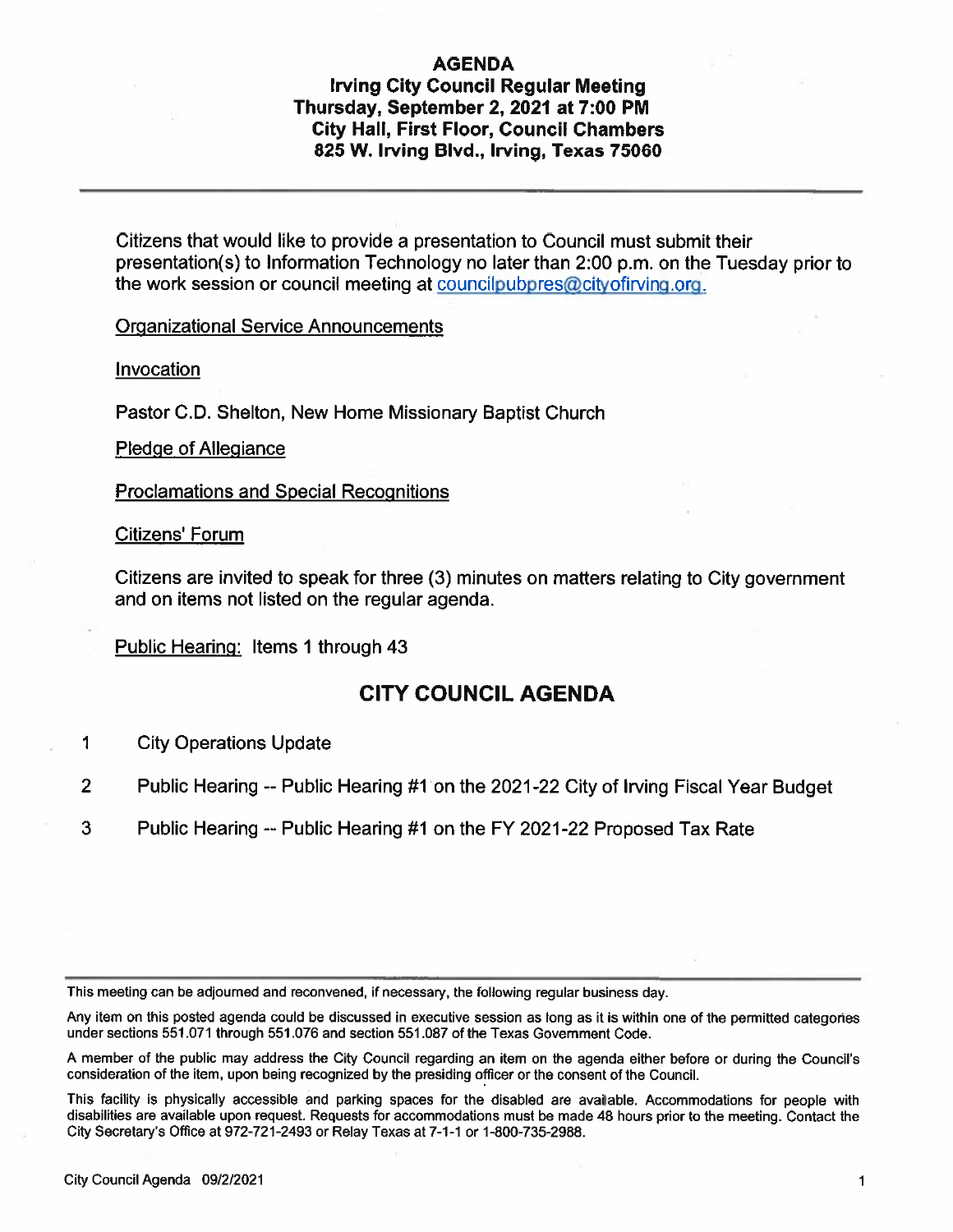## CONSENT AGENDA

- 4 Approving Budget Retreat Minutes for Wednesday, August 18, 2021
- 5 Approving Work Session Minutes for Thursday, August 19, 2021
- <sup>6</sup> Approving Regular Meeting Minutes for Thursday, August 19, 2021
- <sup>7</sup> Ordinance --Amending Ordinance No. 2020-1 <sup>0372</sup> Providing Budget Adjustment #7 to the 2020-21 Fiscal Year Budget
- 8 Resolution -- Approving an Agreement with Focused Advocacy, LLC, in the Estimated Annual Amount of \$155,000 for Public Affairs and General Municipal Consulting **Services**
- 9 Resolution --Approving the City of Irving Investment Policy
- 10 Resolution --Authorizing Expenditures in the Total Estimated Amount of \$100,000.00 to Fund the Automatic Annual Renewal of the Licensing and Related Services Agreement with Midwest Tape, LLC, for the Hoopla Digital Delivery Platform
- 11 Resolution -- Approving <sup>a</sup> Funds Sharing and Fiscal Agency Agreement Between the County of Dallas and the Cities of Dallas, Balch Springs, Carrollton, DeSoto, Duncanville, Garland, Grand Prairie, Irving, Lancaster, Mesquite and Richardson, Authorizing the City of Dallas to Serve as the Fiscal Agent to Administer and Distribute FY2021 Justice Assistance Grant (JAG) Funds through the Edward Byrne Memorial Justice Assistance Grant Program
- <sup>12</sup> Resolution --Approving Two Letters of Authorization Between the City of Irving and the North Central Texas Council of Governments and Authorizing Fiscal Year 2022 Funding in the Amount of \$43,436.00 for the Regional Stormwater Monitoring and Management Programs
- 13 Resolution --Approving the Sales Contract with SHN Holdings, Inc., in the Amount of \$264,000.00, for the Acquisition of <sup>a</sup> Commercial Property for the Irving Boulevard Reconstruction Project
- <sup>14</sup> Resolution --Approving <sup>a</sup> Sales Contract with Emad and Faydah Naser, in the Amount of \$31,527.00, for the Acquisition of Property at <sup>307</sup> E. Irving Boulevard for Right-Of-Way for the Irving Boulevard Reconstruction Project
- 15 Resolution -- Approving <sup>a</sup> Sales Contract with <sup>J</sup> & <sup>J</sup> Real Estate Partnership, in the Amount of \$181,598.25, for <sup>a</sup> Water and Wastewater Easement for the State Highway 183 Carl-To-Chemsearch Water Main Improvement Project
- <sup>16</sup> Resolution -- Approving Addendum No. <sup>1</sup> to the Professional Services Agreement Between the City of Irving and Pacheco Koch Consulting Engineers, Inc., in the Amount of \$202,205.00 for Additional Work for the Lindy Lane Outfall Drainage Improvements Project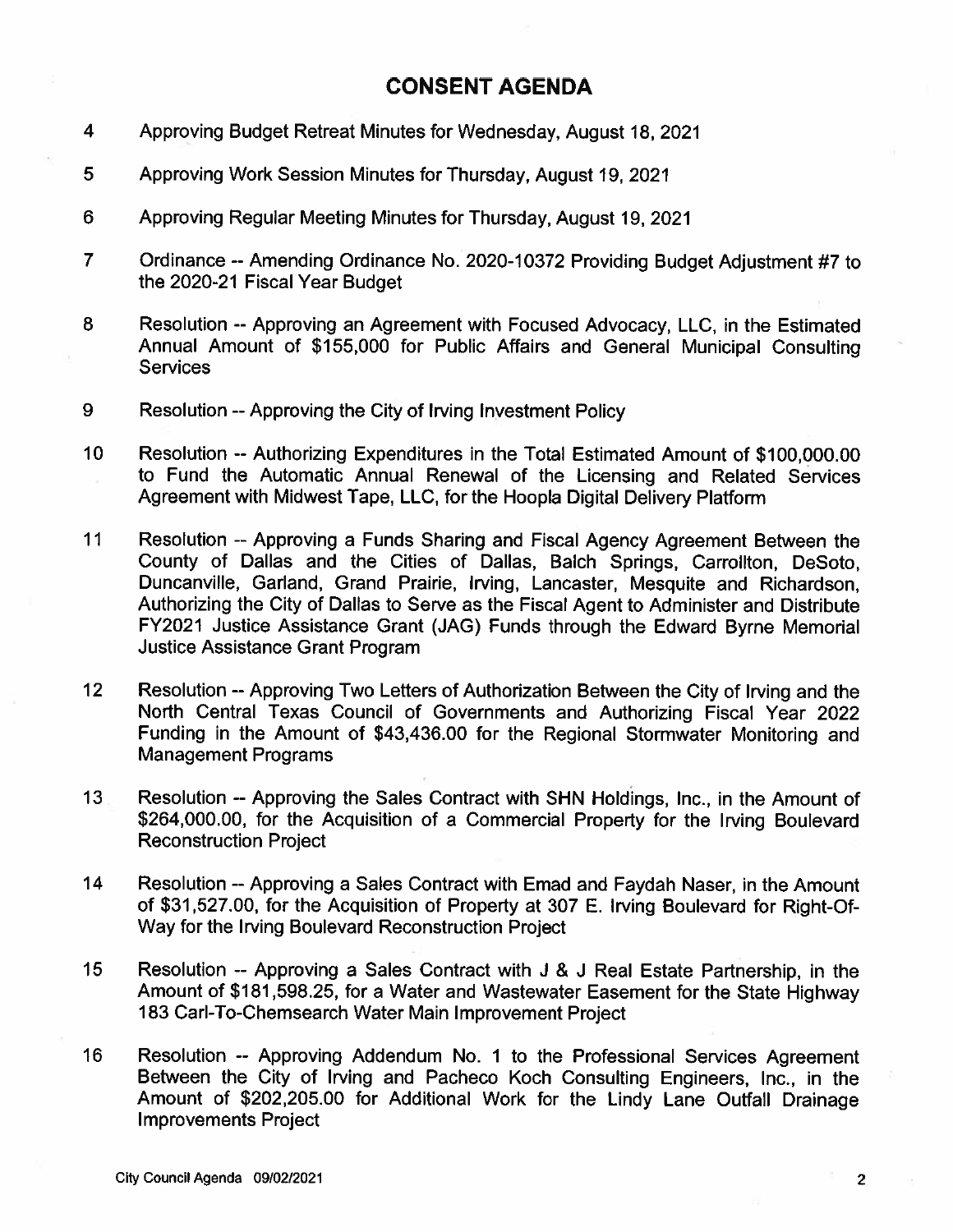- 17 Resolution -- Approving an Interlocal Agreement (ILA) Between the North Central Texas Council of Governments (NCTCOG) and City of Irving for Implementation of Traffic Signal Retiming During Incidents
- 18 Resolution -- Approving Modification Statement of Work Addendum No. 3 with Simpleview, Inc. in an Amount Not to Exceed \$53,500, for Fully-Integrated Micro-Campaigns, and Online Travel Agencies Program for the Irving Convention Center and Hospitality Venues
- 19 Resolution --Approving <sup>a</sup> Renewal and Addendum Agreement with Simpleview, Inc., for Services and Web-Based Applications Including Industry-Specific Customer Relationship Management System (CRM) and Content Management System (CMS) Plus Training, in the Average Annual Estimated Amount of \$1,386,108.00
- 20 Resolution --Approving the Contract with Maloney Strategic Communications, Inc., for Advertising Agency Representation for the Irving Convention & Visitors Bureau for <sup>a</sup> One-Year Term in the Total Estimated Amount of \$500,000.00
- <sup>21</sup> Resolution --Approving Event Support Agreement with Ladies Ball, LLC, Managed by Goat Farm Sports, LLC in the Amount of \$8,986.00 for the Site of Their 2021 Southwest Regional Qualifiers for the Ladies Ball, the Women's Basketball Hall of Fame Global Championship
- 22 Resolution -- Approving an Interlocal Agreement and Technical Services Contract Between the City of Irving and the Trinity River Authority (TRA) in the Estimated Annual Amount of \$279,000.00 to Provide Water, Wastewater, and Stormwater Laboratory Analysis Services to Meet Federal and State Requirements for the City of Irving, Texas
- 23 Resolution -- Approving the Contract Between the City of Irving and Cruz Tec Inc., and Ratifying the Payment Made in the Total Amount of \$138,400.00 for Emergency Repairs to <sup>a</sup> 24-Inch Wastewater Main on Katelyn Court
- <sup>24</sup> Resolution --Approving an Agreement Between the City of Irving and Azteca Systems, Inc., in the Total Annual Amount of \$89,085 for CityWorks Software Licensing and **Maintenance**
- 25 Resolution -- Approving the Purchase from GTS Technology Solutions, Inc., for 55 Panasonic CF-33 Toughbooks and Related Support Services in the Total Amount of \$300,945.33 through the Texas Department of Information Resources (DIR)
- 26 Resolution --Awarding <sup>a</sup> Contract to Cornerstone Detention Products, Inc., in the Total Estimated Amount of \$108,340.00 for Maintenance of Jail Electrical and Electronics Control Systems
- 27 Resolution -- Rejecting All Bids for Hard Rock Road and Pioneer Drive Phase 2A Improvements Project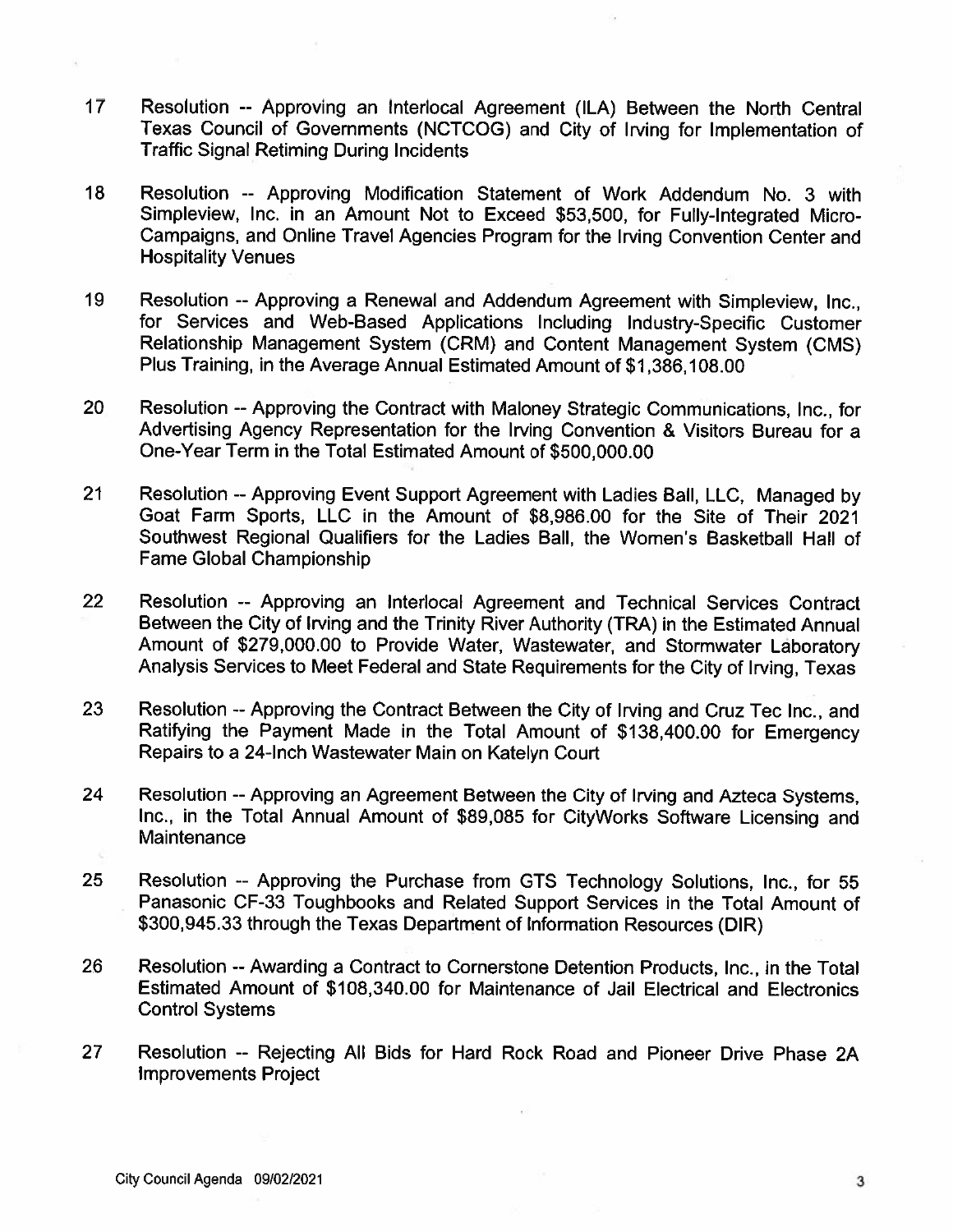- <sup>28</sup> Resolution -- Renewing the Annual Contract with Big City Crushed Concrete in the Total Estimated Amount of \$200,000.00 for Flex Base for City of Irving
- 29 Resolution -- Renewing the Annual Contract with Earth Haulers, Inc., in the Total Estimated Amount of \$388,560.00 for Road Maintenance Materials
- <sup>30</sup> Resolution -- Renewing the Annual Professional Services Agreement with Pedal Valves, Inc., in an Amount Not to Exceed \$710,000.00 for Water Meter Replacement and Advanced Metering Infrastructure (AMI) Endpoint Remediation Services
- 31 Resolution -- Approving As-Needed Expenditures with DataProse, LLC, in the Total Estimated Amount of \$255,432.00 for Utility Bill Printing and Mailing Services through an Interlocal Cooperative Purchasing Agreement with the City of Allen
- <sup>32</sup> Resolution -- Renewing the Annual Contract with <sup>K</sup> & <sup>L</sup> Supply, Inc., in the Total Estimated Amount of \$208,539.45 for Sewer Chemicals
- 33 Resolution -- Approving Amendment No. 1 for Renewal of the Professional Services Agreement between the City of Irving and Parkill, Smith & Cooper, Inc., in the Total Estimated Amount of \$1,652,000.00 for On-Call Municipal Solid Waste Engineering Services for <sup>a</sup> Two-Year Term
- <sup>34</sup> Resolution -- Approving <sup>a</sup> Vendor/Member Contract Pursuant to <sup>a</sup> Cooperative Purchasing Agreement Between the City of Irving and Genuine Parts Company dba NAPA Auto Parts (NAPA) and Authorizing As-Needed Expenditures in the Total Estimated Amount of \$495,000.00 for Automotive Replacement Parts through **Sourcewell**
- <sup>35</sup> Ordinance -- First Reading --Approving <sup>a</sup> Negotiated Settlement Between the Atmos Cities Steering Committee and Atmos Energy Corp., Mid-Tex Division, Regarding the Company's 2021 Rate Review Mechanism Filing

## INDIVIDUAL CONSIDERATION

- <sup>36</sup> Ordinance -- First Reading and Public Hearing Amending Chapter <sup>33</sup> Entitled "Refuse, Garbage and Weeds", Sections 33-30, 33-33, 33-34, and 33-35 of the Code of Civil and Criminal Ordinances of the City of Irving, Texas., Providing for New Solid Waste Service Rates and Fees
- <sup>37</sup> Ordinance -- Public Hearing and First Reading an Ordinance Amending Section 41- <sup>57</sup> of Article IX Entitled "Municipal Drainage Utility System" of Chapter <sup>41</sup> Entitled "Water and Sewer Systems" of the Code of Civil and Criminal Ordinances of the City of Irving, Texas, Setting <sup>a</sup> New Schedule of Drainage Charges; Providing for Penalty; Providing <sup>a</sup> Severability Clause; and Providing an Effective Date
- <sup>38</sup> Ordinance -- First Reading and Public Hearing- Amending Chapter <sup>52</sup> Entitled "Water and Sewer Rates" of the Code of Civil and Criminal Ordinances of the City of Irving, Texas, Providing for New Monthly Sewer Rates